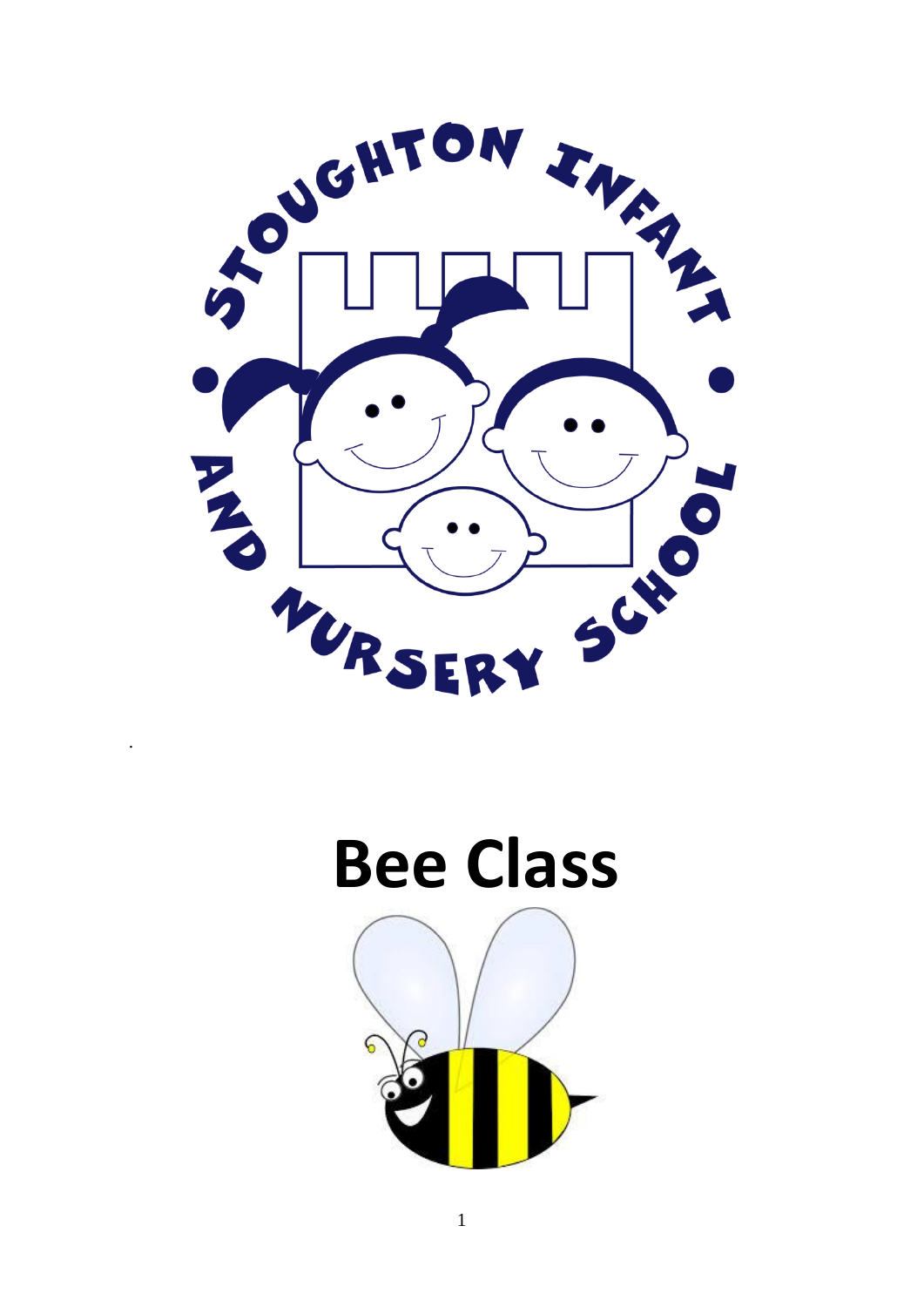#### **Welcome**

At Stoughton Nursery we aim to be friendly, approachable and helpful. We create an environment which we hope will stimulate and encourage your child. In Bee Class your child will develop their confidence, independence and positive self-esteem, providing a sound basis on which to build all future learning.

#### **About Bee Class**

We are a pre-school speech and language unit catering for seven children with specific needs in this area. We join the mainstream nursery (Ladybird Class) for part of our morning session at nursery for approximately one hour per day (10.00-11.00) and also for P.E.

We often share resources and share planning ideas with Ladybird Class and join them for special celebrations, for example the Christmas concert.

#### **Our Team**



**Becky Arnell Class Teacher COIN Centre Lead and Nursery SEN Leader (Inclusion Team member)**



**Sam Lampard COIN Teaching Assistant**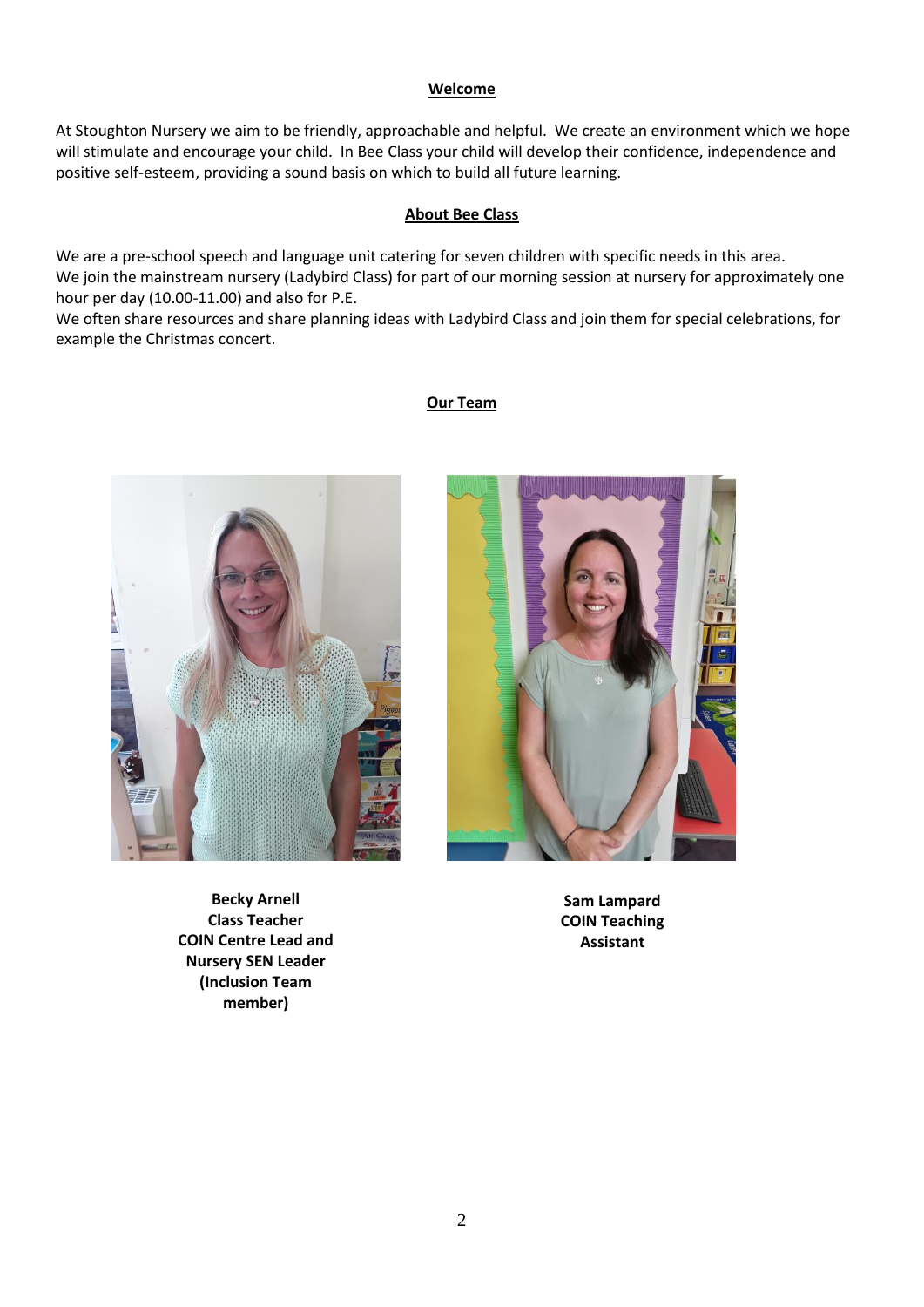#### Monday –Friday 9am-12pm

# **Drink/Snack Time**

- Please could your child bring a named water bottle into nursery each day.
- Milk is also available for the children to drink at snack time.
- We provide the children with a piece of fruit at snack time each day. They are very welcome to bring their own fruit from home if they prefer though.

# **Clothing**

- Uniform-children need to wear a red nursery polo shirt and a school jumper with skirt, shorts or trousers of their own choice. Our uniform is supplied by Stevensons School Uniform Outfitters in Burpham. <https://www.stevensons.co.uk/Schools/stoughton-infant-and-nursery-school/956>
- Children's clothes should be comfortable clothes that they can move freely in and suitable for messy and outdoor activities.
- They should wear sensible shoes (not flip flops or crocs) preferably with Velcro fastenings. They may wear sandals in the summer.

# **Physical Education**

- We have one PE session a week in the main school hall. This will start after the autumn half term once the children have settled in.
- The children take off their shoes and socks and are encouraged to do this independently.
- Please send them in shoes that they can put on and take off independently.
- Earrings are not allowed for PE lessons.
- Long hair should be tied back.

## **How we communicate with parents**

- ParentMail is used for most of our correspondence, forms and newsletters. You will receive a registration email within the first two weeks of term. Please note all payments should be made through ParentMail. We cannot take any cash payments in the nursery. If you do not receive your registration email please contact the office.
- Tapestry is a secure online learning journey
- School website
- Parents Evenings (this has been via Zoom this year) and reports
- Please feel free to email any concerns or enquiries you may have to:

[rarnell@stoughton.surrey.sch.uk](mailto:rarnell@stoughton.surrey.sch.uk)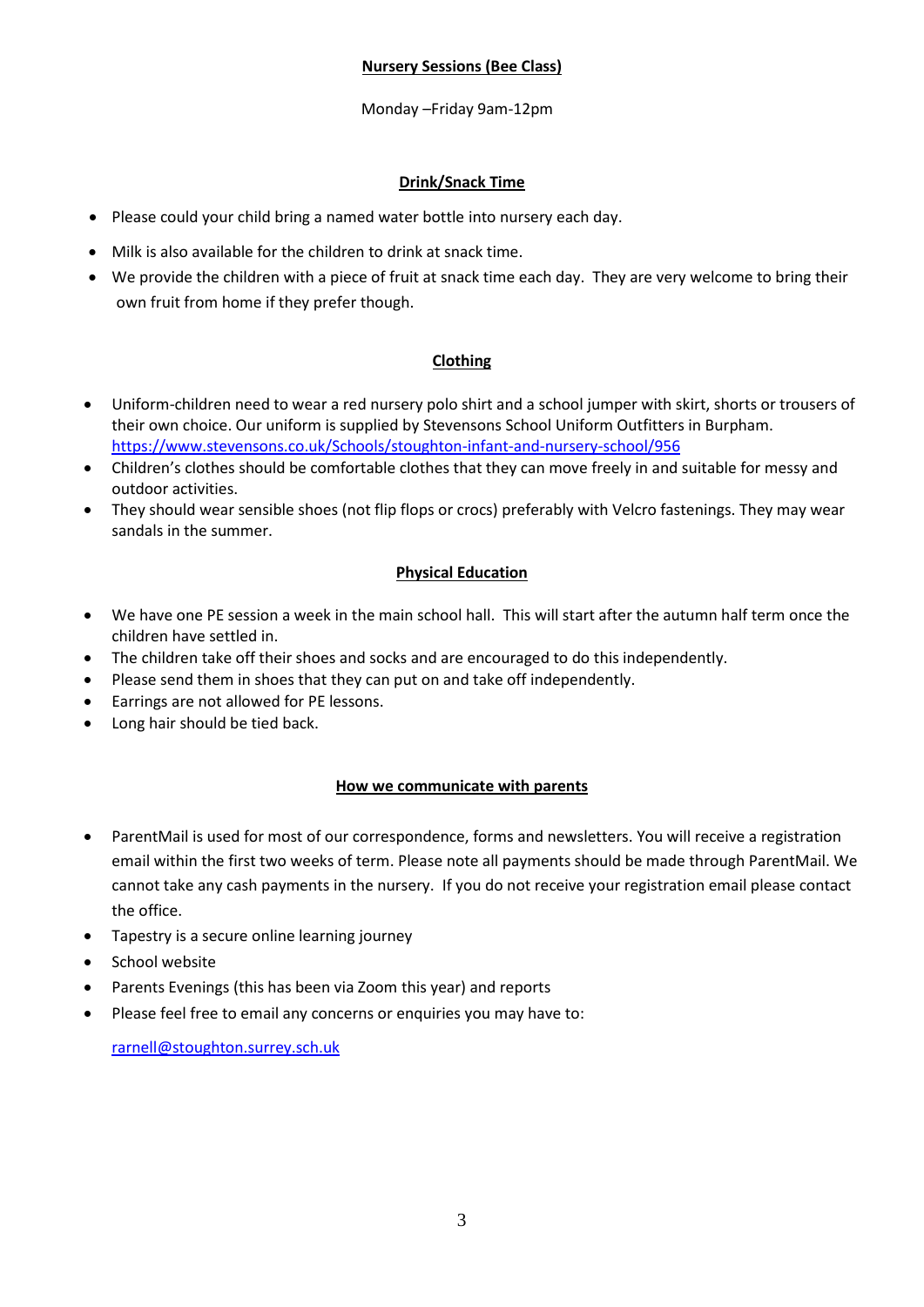# **Pick ups and drop offs**

- Please let us know if anyone different is collecting your child, even if it is a relative. We won't release your child to someone who doesn't usually collect them, even if they feel comfortable and happy with them. In these circumstances we will call to gain permission before releasing them. You can notify us of someone different collecting your child in person or through using the Studybugs app or calling the school office.
- When you arrive in the morning with your child, please wait with them on the top playground (next to the school field). Depending on circumstances at the time, please wear a face mask and maintain social distancing. When the door is opened and a member of staff welcomes the children in, please say goodbye to your child on the playground. We cannot be sure if government guidelines will allow parents into the building and, furthermore, we have found that despite many of the headaches Covid-19 has caused, the children settled into nursery life much more quickly by saying goodbye outside and coming in independently.
- At pick up, please maintain social distancing and wait by the main entrance gates to the school. We will bring the children to meet you there.

# **Tapestry**

- Tapestry is a secure and personal online Learning Journey used by staff to share your child's achievements at school.
- Observations are added to individual children's journals in the form of photos and written observations.
- Tapestry gives you an insight into what your child has been learning at school.
- Parents can add to Tapestry to help staff build a better picture of the child's learning journey.
- Please complete the form on our website.

## **Donations**

- To help support our enriched curriculum we ask for a termly donation of £5 per term or £15 for the year (this payment needs to be made via ParentMail).
- Tissues (one box per child, per term)
- We always appreciate newspapers, empty boxes and materials for our creative activities.
- Glue stick

## **Praise**

- Please encourage your child to tell you something that they have done that day. Share their enthusiasm and pride in their pictures, paintings and models. Give your child praise for their 'work of art' and encourage them to talk about what they have made.
- We praise individual children each day for something kind or helpful they have done.

## **Unable to Attend Nursery**

- Please use the Studybugs app or call the school and leave a message on the absence line to inform us of your child's absence.
- Please do not send your child to school if they are feeling unwell, or if you felt it necessary to give them Calpol. Children should not come into school if they have been given Calpol that morning.
- Please note our policy regarding children's sickness. If a child has been absent with sickness/diarrhoea they need to be kept off school for 48 hours following the last bout of sickness/diarrhoea.